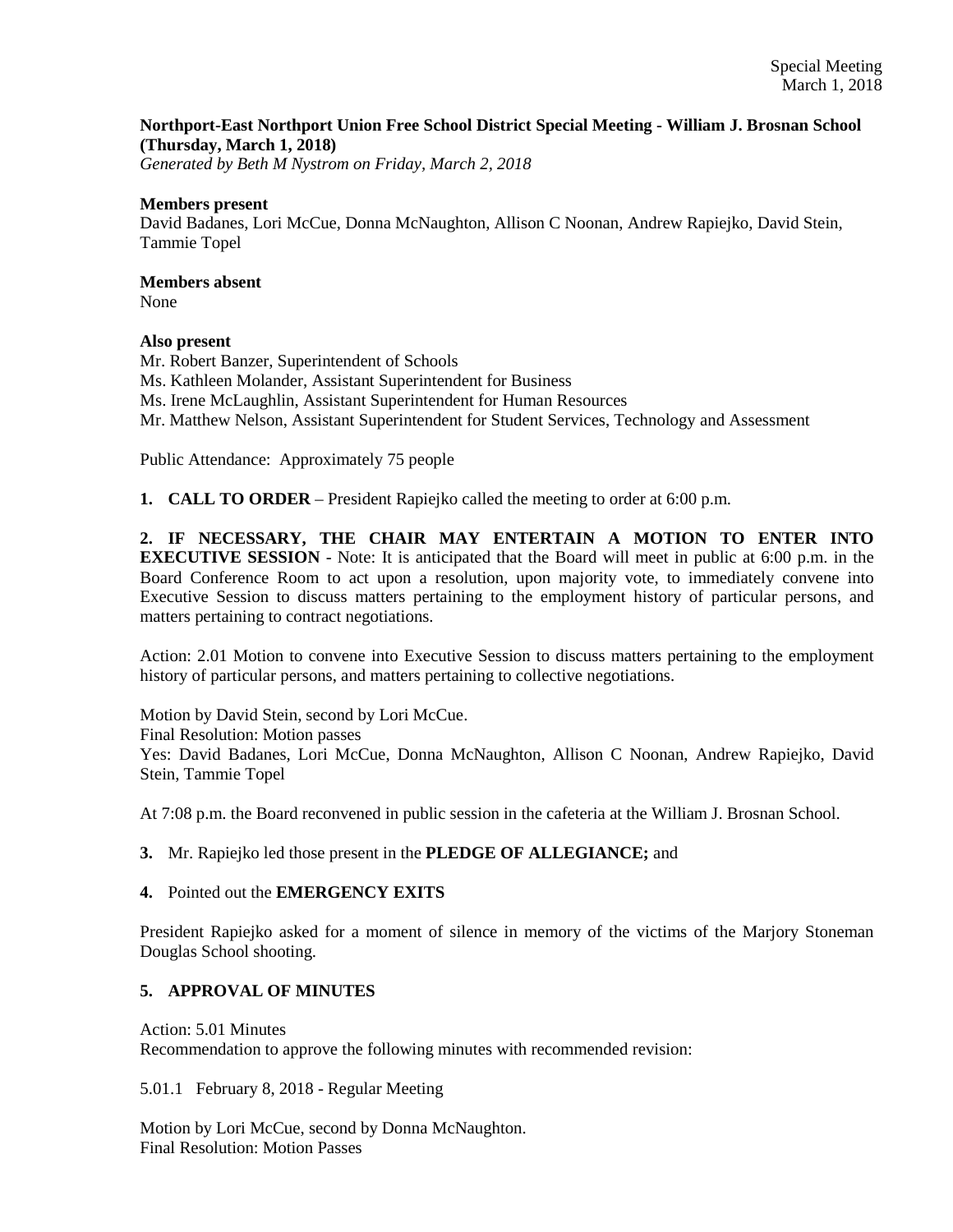Yes: David Badanes, Lori McCue, Donna McNaughton, Allison C Noonan, Andrew Rapiejko, David Stein, Tammie Topel

# **6. STUDENT AND STAFF RECOGNITION/ANNOUNCEMENTS FROM THE SUPERINTENDENT OF SCHOOLS**

Presentations: 6.01 District-wide Safety & Security Overview

Superintendent Banzer and Leonard Devlin, District Security Consultant, presented a districtwide security update. Mr. Banzer reviewed the District's mission, vision and core values  $\&$  beliefs highlighting providing a safe, secure and supportive environment. Mr. Banzer stated that Security Personnel included 1 security consultant (retired NYPD), 1 lead security, 31 security personnel of which 26 are former law enforcement officers. The security department is a 24/7, 365 day operation. All officers meet NYS Security Guard Annual Requirements (8 hour class) and all officers meet Districtwide Security Guard Requirement (16 hour class). All officers participate in annual training including active shooter and emergency drills. They are AED, CPR and First Aid Certified. New high visibility uniforms for all officers was implemented in September 2017.

Mr. Devlin reviewed the technology aspect of security. There are nearly 400 cameras across the District with the ability to monitor/view cameras districtwide. The 2018-2019 budget includes 25 additional cameras districtwide. A new and updated burglary system was installed will be installed within 6 months. The system will be upgraded from copper to fiber with upgraded alarm boxes and pads, and districtwide system monitoring. The Visitor Management System (aka Fast Pass) is currently utilized at East Northport Middle School and Northport Middle School. Districtwide implementation of the VMS is underway. Card access for administration and staff is used districtwide with access based on need. Every building in the District has an automatic lockdown system and a police/fire "Knox" box. Mr. Devlin reviewed security communication and mobility. Radios are used districtwide for communication with direct communication with transportation. Fire, Rescue, Emergency Services (FRES) at the William J. Brosnan School. Equipment was recently upgraded districtwide and all vehicles will be radio-equipped by December 2018. The District is implementing S.A.V.E. Hotline phones, one per building. There are currently four security vehicles in operation. An additional vehicle will be added to the fleet by March 9, 2018 and budgeting for an additional 4-wheel drive vehicle.

Mr. Banzer stated that part of the bond that was approved last year included district-wide implementation of Secure Vestibules which will be the one-point entry using visitor protocol with Fast-Pass. The District will survey grounds and traffic patterns of all buildings and perimeter, monitor vehicular access and prevent/minimize vandalism. New keys and locking mechanisms are being installed district-wide. This enables staff to lock any classroom door.

Mr. Banzer stated that there is a New York State Emergency Response Plan for each building which includes emergency response, personnel and protocols. It facilitates contact with staff, law enforcement, fire and emergency response teams with direct contact to the  $2<sup>nd</sup>$  Precinct & the Village of Northport. The District has a 24 hour secure hotline 631-486-7037. The District conducts school safety/emergency drills each year. A total of 12 are done and four must be lockdown drills. The Suffolk County Police Department School Resource Officer is present at drills to provide feedback.

The District continues to assess/modify emergency response plans in conjunction with local, State and Federal agencies. Training for faculty, staff and administration is done with table top drills, incident debrief, faculty meetings, seminars and guest speakers. Research is done on practices and technologies to meet the district's needs. The District is reviewing the roles of the building greeters and the process for entry at all buildings. The District will advocate locally and at New York State level for resources and continue focus on mental health services for students.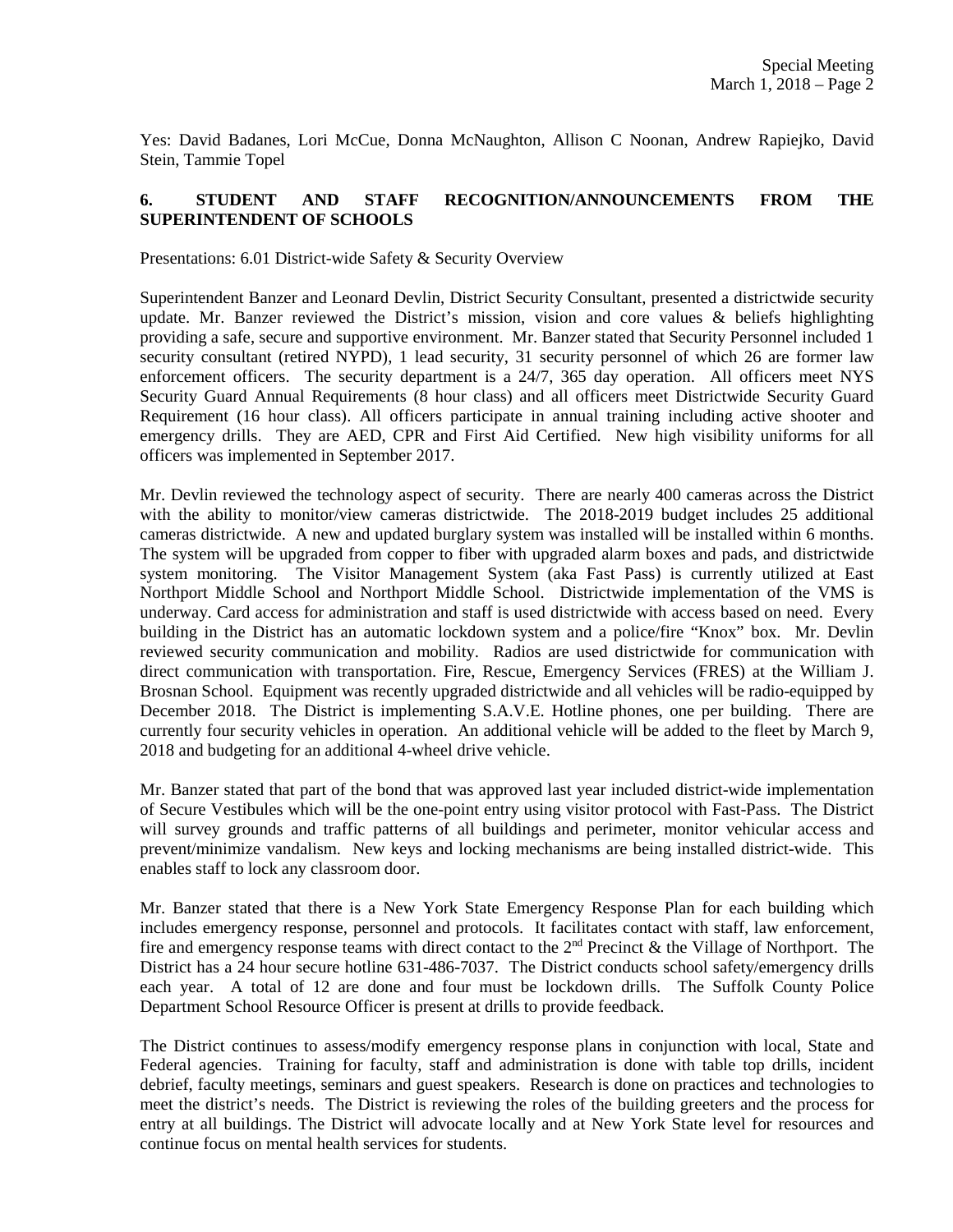There was a discussion regarding automatic lockdown system, staff and student training, new vestibules, visitor management system, alarm system, lockdown drills, security monitoring, door locks, security personnel, door ajar alert system and emergency drills.

Several community members and parents addressed the Board requesting that actions be taken to increase security including adding armed guards, active shooter plans and drills, metal detectors, bulletproof glass, liaison with the Suffolk County Police Department,

Several community members and parents addressed the Board requesting the district focus on mental health

### **7. DISCUSSION OF SUPERINTENDENT'S PROPOSED 2018-2019 BUDGET**

Mr. Banzer, Superintendent of Schools, and Ms. Kathleen Molander, Assistant Superintendent for Business presented on the Buildings, Grounds and Security, and Transportation portions of the proposed 2018-2019 budget. The budget priorities are to present a budget that supports the mission, vision, core beliefs and priorities of the district; continue historically low tax levy increases; and seek efficiencies and savings. Mr. Banzer reviewed the budget development calendar and the budget history from 2013-2014 to the present proposed 2018-2019 budget.

The Buildings, Grounds and Security proposed 2018-2019 budget totals \$4,055,625, a dollar change of - 5,030, and percent change of -.12% from the 2017-2018 budget. Operation of Plant proposed budget is \$2,367,135, a reduction of \$23,835 from the 2017-2018 budget. Maintenance of Plant proposed budget is \$1,564,990, an increase of \$18,795 from the 2017-2018 budget. Central Warehouse and Central Printing proposed budget are proposed to stay the same as the 2017-2018 budget.

The Transportation proposed 2018-2018 budget totals \$7,715,541, a dollar change of \$201,030, and a percent change of 2.67%. District transportation proposed budget is \$609,256, an increase of \$5,866 from the 2017-2018 budget. Out of district transportation proposed budget is \$7,715,541, an increase of \$201,030 from the 2017-2018 budget. The Transportation budget includes the purchase of one 66passenger propane bus.

Discussion: 7.01 Discussion of Buildings & Grounds and Transportation in following Budget Function Codes:

Function Code Description

- 1620 Operation of Plant
- 1621 Maintenance of Plant
- 1660 Central Warehouse
- 1670 Central Printing and Mailing
- 5510 District Operated Transportation
- 5540 Contract Transportation

Action: 10:30 p.m. Extend Meeting Recommendation to extend the meeting

Motion by David Badanes, second by Donna McNaughton.

Final Resolution: Motion Passes

Yes: David Badanes, Lori McCue, Donna McNaughton, Allison C Noonan, Andrew Rapiejko, David Stein, Tammie Topel

There was discussion regarding a security wish list, security vehicles, license plate reader camera, conference expenses, utilities expense, uniforms, asphalt repair, new exterior entrance doors, consultant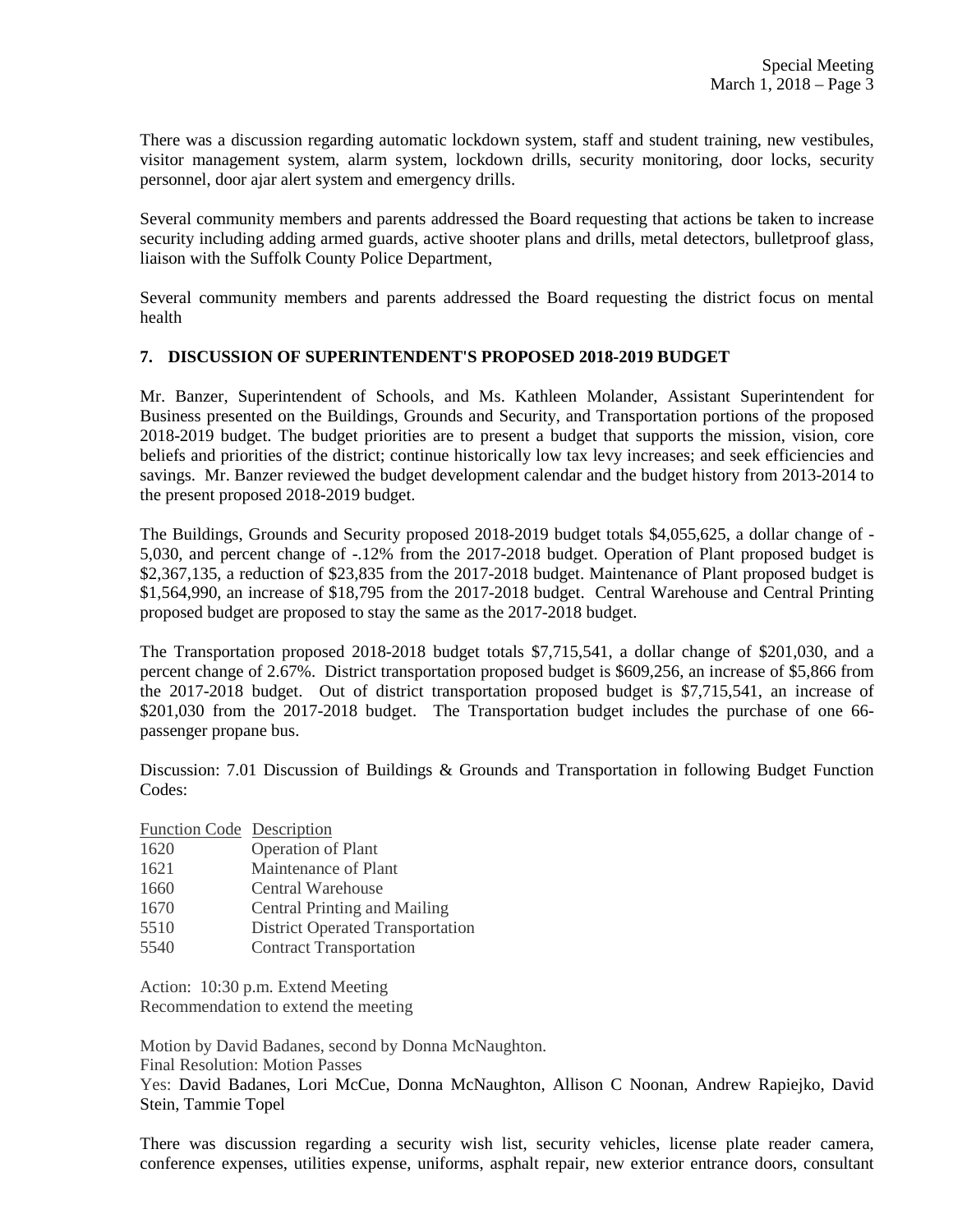services, transportation equipment, maintenance and parts, and software. There was a request to research vaping detection devices.

### **8. SUPERINTENDENT'S REPORT, GENERAL - FOR BOARD ACTION**

Action: 8.01 Personnel Actions Report

Recommendation to approve the attached Personnel Actions Report, including the following resolution:

 "BE IT RESOLVED, that the Board of Education of the Northport-East Northport Union Free School District, having reviewed an Agreement involving a member of the non-instructional staff in executive session, hereby approves such Agreement and authorizes and directs the Superintendent of Schools and Board of Education President to execute such Agreement on behalf of the Board of Education"

Motion by David Badanes, second by David Stein.

Final Resolution: Motion Passes

Yes: David Badanes, Lori McCue, Donna McNaughton, Allison C Noonan, Andrew Rapiejko, David Stein, Tammie Topel

### **9. SUPERINTENDENT'S REPORT, FINANCIAL - FOR BOARD ACTION**

Action: 9.01 BIDS

Recommendation to take specified action on the following BIDS:

BUILDINGS AND GROUNDS:

9.01.1 AWARD - Resurface Tennis Courts at Northport High School

Motion by Donna McNaughton, second by David Stein.

Final Resolution: Motion Passes

Yes: David Badanes, Lori McCue, Donna McNaughton, Allison C Noonan, Andrew Rapiejko, David Stein, Tammie Topel

Action, Information: 9.02 Winter Bros. Hauling of LI, LLC Recommendation to renew the contract with Winter Bros. Hauling of LI, LLC for the 2018-2019 school year at the current annual rates as shown on the enclosed proposal.

Motion by Donna McNaughton, second by David Stein. Final Resolution: Motion Passes Yes: David Badanes, Lori McCue, Donna McNaughton, Allison C Noonan, Andrew Rapiejko, David Stein, Tammie Topel

Action: 9.03 Donations Recommendation to receive the following donation to the District: 9.03.1 \$2,500.00 from the Lillian S. Brueggemann Scholarship Foundation to the Lillian S. Brueggemann Scholarship

Motion by Donna McNaughton, second by David Stein. Final Resolution: Motion Passes Yes: David Badanes, Lori McCue, Donna McNaughton, Allison C Noonan, Andrew Rapiejko, David Stein, Tammie Topel

Action: 9.04 BAE Systems Donation Recommendation to approve the following resolution: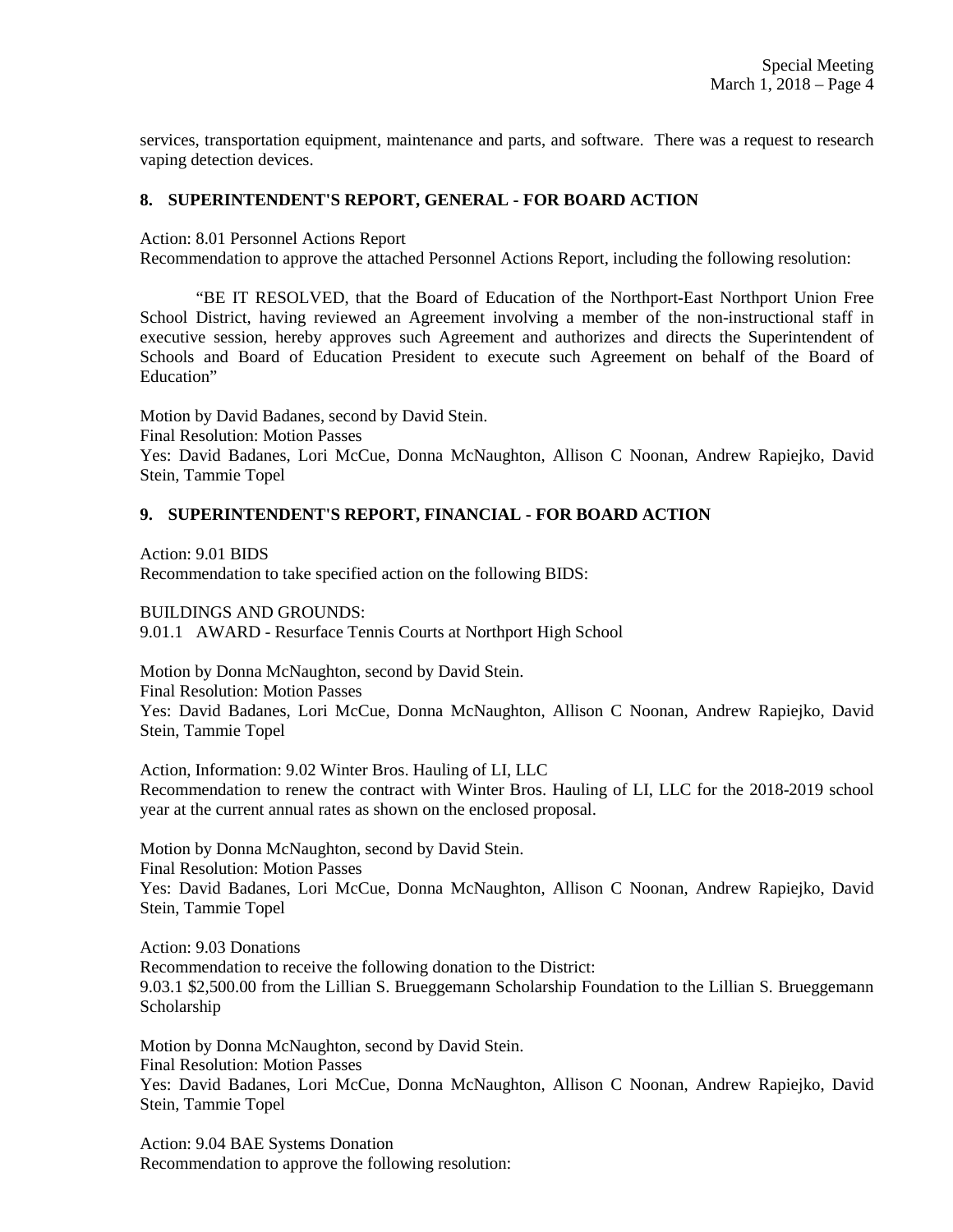"RESOLVED, that the Board of Education accept the donation of \$95.20 toward the purchase of classroom supplies for Dickinson Avenue Elementary School and increase the 2017-2018 budget code A2110.5030.11.0200 by \$95.20 for this purpose.

RESOLVED, that the Board of Education hereby approves an increase in the revenue code A2705 of the 2017-2018 budget by \$95.20 with the understanding that this increase in revenue is the result of a donation from BAE Systems to Dickinson Avenue Elementary School"

Motion by Donna McNaughton, second by David Stein.

Final Resolution: Motion Passes

Yes: David Badanes, Lori McCue, Donna McNaughton, Allison C Noonan, Andrew Rapiejko, David Stein, Tammie Topel

Action: 9.05 Steven Fratello

Recommendation to approve a Supplementary Education Services Agreement between the Northport-East Northport Union Free School District and Steven Fratello for a 2nd Grade Presentation in the amount of \$350.00 (FAS)

Motion by Donna McNaughton, second by David Stein.

Final Resolution: Motion Passes

Yes: David Badanes, Lori McCue, Donna McNaughton, Allison C Noonan, Andrew Rapiejko, David Stein, Tammie Topel

Action: 9.06 Town of Huntington

Recommendation to approve Hold Harmless and Indemnification Agreement between the Northport-East Northport Union Free School District and the Town of Huntington to utilize the fields at the Town of Huntington Veterans Memorial Park for "Coaches vs. Cancer" lacrosse event on Saturday, March 17, 2018.

Motion by Donna McNaughton, second by David Stein.

Final Resolution: Motion Passes

Yes: David Badanes, Lori McCue, Donna McNaughton, Allison C Noonan, Andrew Rapiejko, David Stein, Tammie Topel

Action: 9.07 New York YMCA Camp

Recommendation to approve a Rider to Agreement between the Board of Education of the Northport-East Northport Union Free School District and New York YMCA Camp Greenkill Outdoor Education Center (NMS)

Motion by Donna McNaughton, second by David Stein. Final Resolution: Motion Passes Yes: David Badanes, Lori McCue, Donna McNaughton, Allison C Noonan, Andrew Rapiejko, David Stein, Tammie Topel

Action: 9.08 iTutor.com Recommendation to approve a Consultant Services Contract between the Northport-East Northport Union Free School District and iTutor.com

Motion by Donna McNaughton, second by David Stein. Final Resolution: Motion Passes

Yes: David Badanes, Lori McCue, Donna McNaughton, Allison C Noonan, Andrew Rapiejko, David Stein, Tammie Topel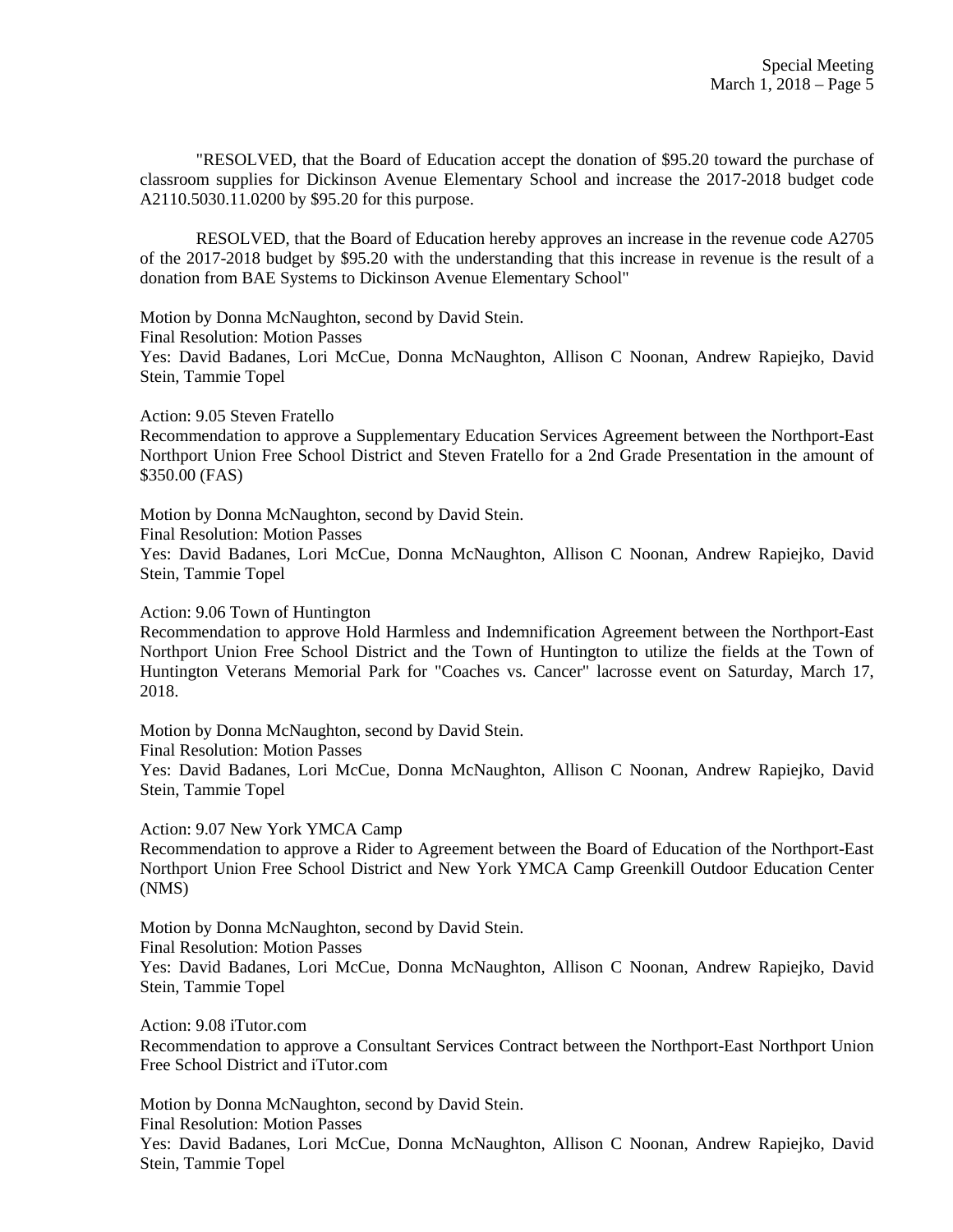Action: 9.09 John W Engeman Theater of Northport

Recommendation to approve an Agreement between the Northport-East Northport Union Free School District and the John W Engeman Theater at Northport (NMS)

Motion by Donna McNaughton, second by David Stein.

Final Resolution: Motion Passes

Yes: David Badanes, Lori McCue, Donna McNaughton, Allison C Noonan, Andrew Rapiejko, David Stein, Tammie Topel

Action: 9.10 Health Services Contracts

Recommendation to authorize the Board President to sign a contract with the following districts to provide Health Services for Northport-East Northport students attending school in that district during the 2017- 2018 school year:

- 9.10.1 Huntington Union Free School District, sixteen (16) students attending St. Patrick's School @ \$594.12, totaling \$9,505.92
- 9.10.2 West Islip School District, eight (8) students attending St. John the Baptist High School @ \$941.22, and one (1) student attending St. John the Baptist High School @ \$282.37, totaling \$7,812.13

Motion by Donna McNaughton, second by David Stein.

Final Resolution: Motion Passes

Yes: David Badanes, Lori McCue, Donna McNaughton, Allison C Noonan, Andrew Rapiejko, David Stein, Tammie Topel

Action: 9.11 Treasurer's Report and Monthly Summary of Receipts and Disbursements Recommendation to approve the Treasurer's Report and Monthly Summary of Receipts and Disbursements:

9.11.1 Treasurer's Report for the period December 1, 2017 through December 31, 2017

9.11.2 Monthly Summary of Receipts and Disbursements for December 2017

Motion by Donna McNaughton, second by David Stein.

Final Resolution: Motion Passes

Yes: David Badanes, Lori McCue, Donna McNaughton, Allison C Noonan, Andrew Rapiejko, David Stein, Tammie Topel

Action: 9.12 Schedule of Investments Recommendation to approve the Schedule of Investments as of December 31, 2017

Motion by Donna McNaughton, second by David Stein. Final Resolution: Motion Passes Yes: David Badanes, Lori McCue, Donna McNaughton, Allison C Noonan, Andrew Rapiejko, David Stein, Tammie Topel

Action: 9.13 Collateral Schedule Recommendation to approve the Collateral Schedule as of December 31, 2017

Motion by Donna McNaughton, second by David Stein. Final Resolution: Motion Passes Yes: David Badanes, Lori McCue, Donna McNaughton, Allison C Noonan, Andrew Rapiejko, David Stein, Tammie Topel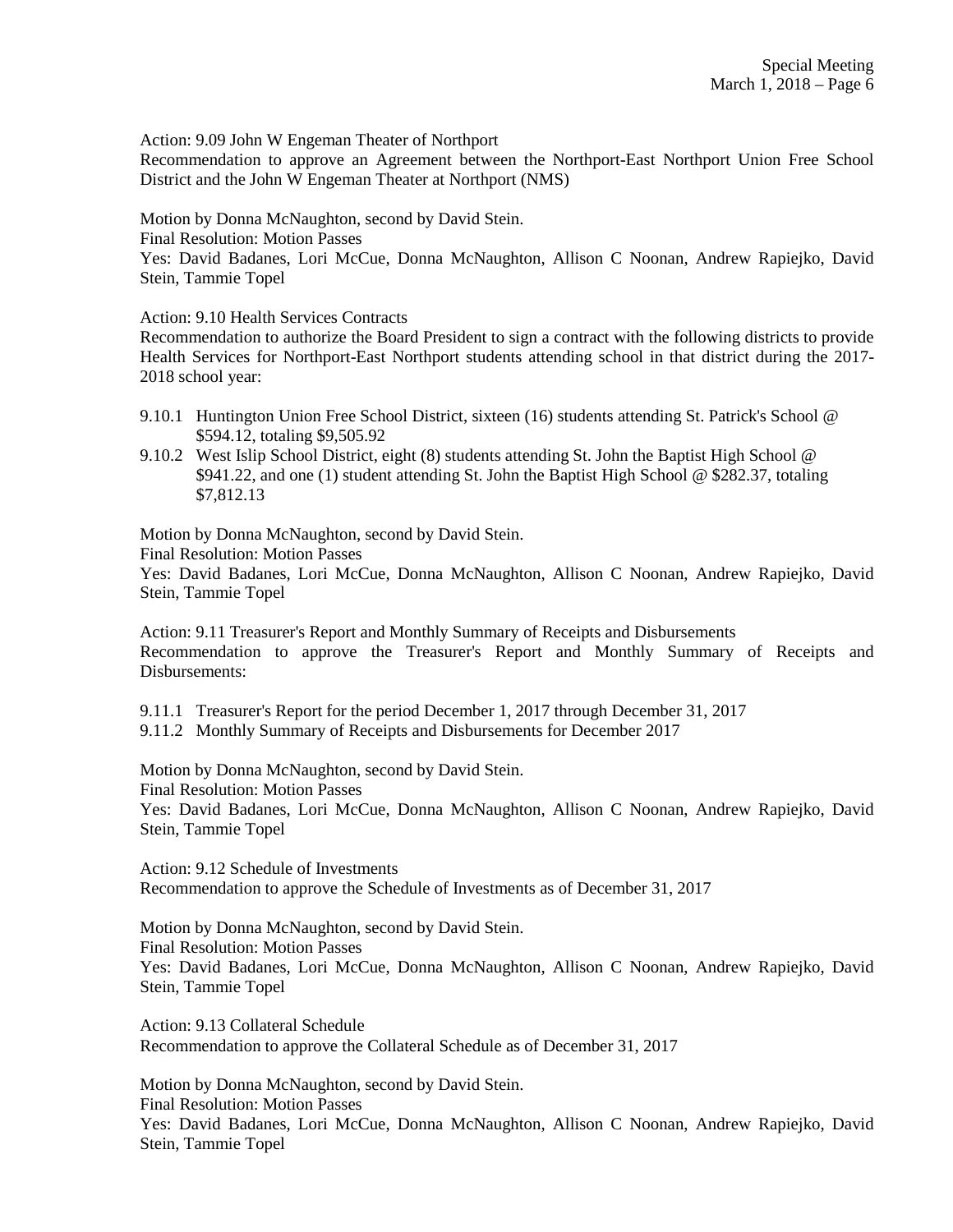Action: 9.14 Bank Reconciliation Recommendation to approve the Bank Reconciliation Report for the Month Ended December 31, 2017

Motion by Donna McNaughton, second by David Stein. Final Resolution: Motion Passes Yes: David Badanes, Lori McCue, Donna McNaughton, Allison C Noonan, Andrew Rapiejko, David Stein, Tammie Topel

Action: 9.15 General Fund Projected Cash Flow Statement Recommendation to approve the General Fund Projected Cash Flow Statement for the year ending 2017- 2018, Actual Data July 1, 2017 - December 31, 2017, Estimated Data January 1, 2018 - June 30, 2018

Motion by Donna McNaughton, second by David Stein. Final Resolution: Motion Passes Yes: David Badanes, Lori McCue, Donna McNaughton, Allison C Noonan, Andrew Rapiejko, David Stein, Tammie Topel

Action: 9.16 Monthly Revenue and Budget Status Report - School Lunch Fund Recommendation to approve the Monthly Revenue and Budget Status Report - School Lunch Fund for the Month Ending December 31, 2017

Motion by Donna McNaughton, second by David Stein. Final Resolution: Motion Passes Yes: David Badanes, Lori McCue, Donna McNaughton, Allison C Noonan, Andrew Rapiejko, David Stein, Tammie Topel

Action: 9.17 Monthly Revenue and Budget Status Report - Special Aid Fund Recommendation to approve the Monthly Revenue and Budget Status Report - Special Aid Fund for the Month Ending December 31, 2017

Motion by Donna McNaughton, second by David Stein. Final Resolution: Motion Passes Yes: David Badanes, Lori McCue, Donna McNaughton, Allison C Noonan, Andrew Rapiejko, David Stein, Tammie Topel

Action: 9.18 Monthly Revenue and Budget Status Report - General Fund Recommendation to approve the Monthly Revenue and Budget Status Report - General Fund for the Month Ending December 31, 2017

Motion by Donna McNaughton, second by David Stein. Final Resolution: Motion Passes Yes: David Badanes, Lori McCue, Donna McNaughton, Allison C Noonan, Andrew Rapiejko, David Stein, Tammie Topel

Action: 9.19 Monthly Revenue and Budget Status Report - Capital Fund Recommendation to approve the Monthly Revenue and Budget Status Report - Capital Fund for the Month Ending December 31, 2017

Motion by Donna McNaughton, second by David Stein. Final Resolution: Motion Passes Yes: David Badanes, Lori McCue, Donna McNaughton, Allison C Noonan, Andrew Rapiejko, David Stein, Tammie Topel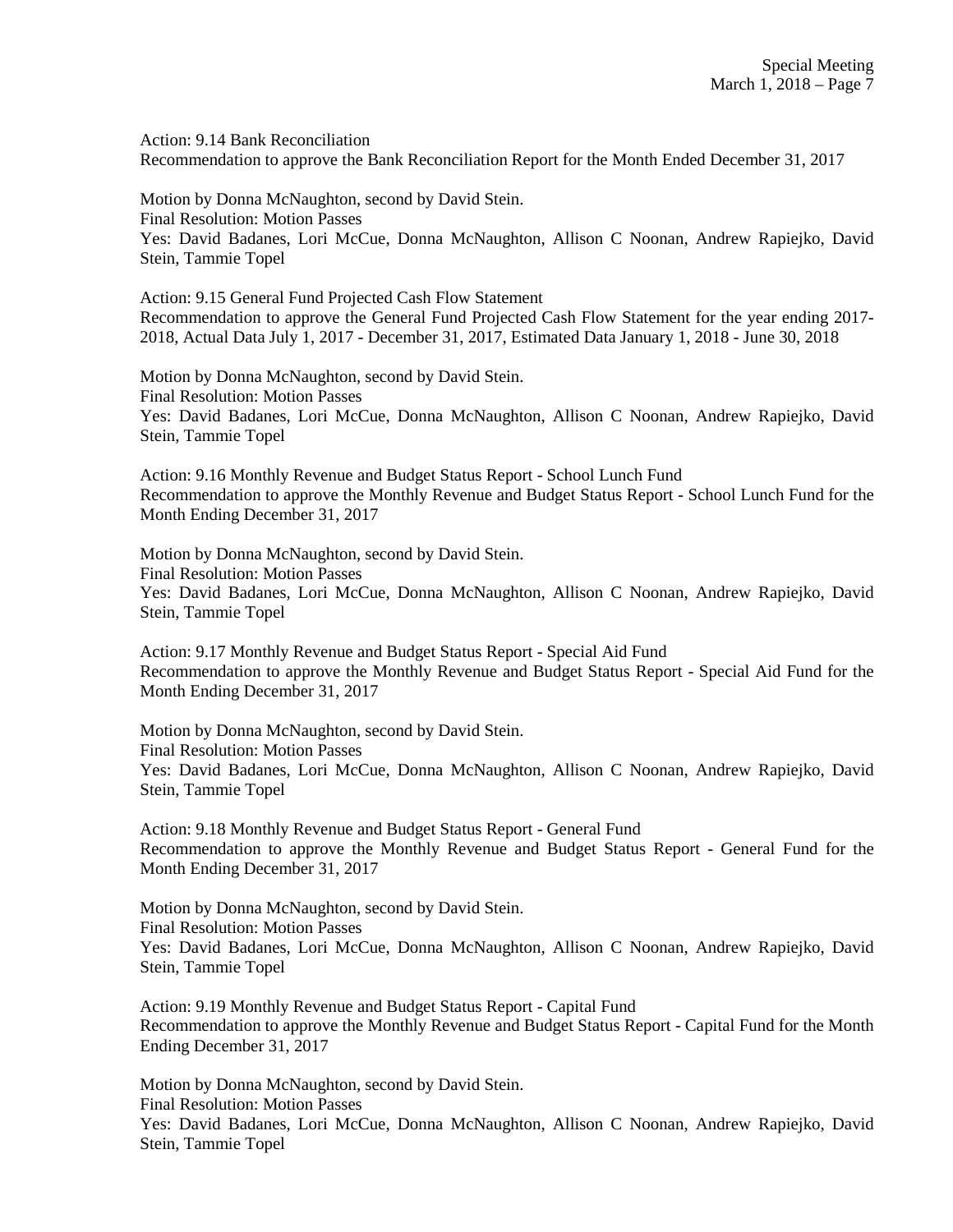Action: 9.20 School Lunch Profit and Loss Statement

Recommendation to approve the School Lunch Profit and Loss Statement for the Month Ending December 31, 2017

Motion by Donna McNaughton, second by David Stein.

Final Resolution: Motion Passes

Yes: David Badanes, Lori McCue, Donna McNaughton, Allison C Noonan, Andrew Rapiejko, David Stein, Tammie Topel

Action: 9.21 Transfer of General Fund Appropriations Recommendation to approve Transfer of General Fund Appropriations in the 2017-2018 fiscal year (\$12,029.00)

Motion by Donna McNaughton, second by David Stein. Final Resolution: Motion Passes Yes: David Badanes, Lori McCue, Donna McNaughton, Allison C Noonan, Andrew Rapiejko, David Stein, Tammie Topel

Action: 9.22 Transfer of Capital Fund Appropriations Recommendation to approve Transfer of Capital Fund Appropriations in the 2017-2018 fiscal year (\$1,577.00)

Motion by Donna McNaughton, second by David Stein.

Final Resolution: Motion Passes

Yes: David Badanes, Lori McCue, Donna McNaughton, Allison C Noonan, Andrew Rapiejko, David Stein, Tammie Topel

Action: 9.23 Quarterly Trial Balance Reports

Recommendation to approve the Quarterly Trial Balance Reports for the period July 1, 2017 - December 31, 2017

Motion by Donna McNaughton, second by David Stein.

Final Resolution: Motion Passes

Yes: David Badanes, Lori McCue, Donna McNaughton, Allison C Noonan, Andrew Rapiejko, David Stein, Tammie Topel

Action: 9.24 Quarterly Student Activity Account Reports Recommendation to approve the Quarterly Student Activity Account Reports for the period October 1, 2017 - December 30, 2017:

9.24.1 Northport High School

9.24.2 East Northport Middle School

9.24.3 Northport Middle School

Motion by Donna McNaughton, second by David Stein.

Final Resolution: Motion Passes

Yes: David Badanes, Lori McCue, Donna McNaughton, Allison C Noonan, Andrew Rapiejko, David Stein, Tammie Topel

Action: 9.25 Health Service Charges

Recommendation to approve the 2017-2018 health service charge for out-of-district students attending district non-public schools at \$1,004.96 per pupil and authorizing the Superintendent of Schools to execute contracts with school districts indicated in the attached memorandum in the amounts specified.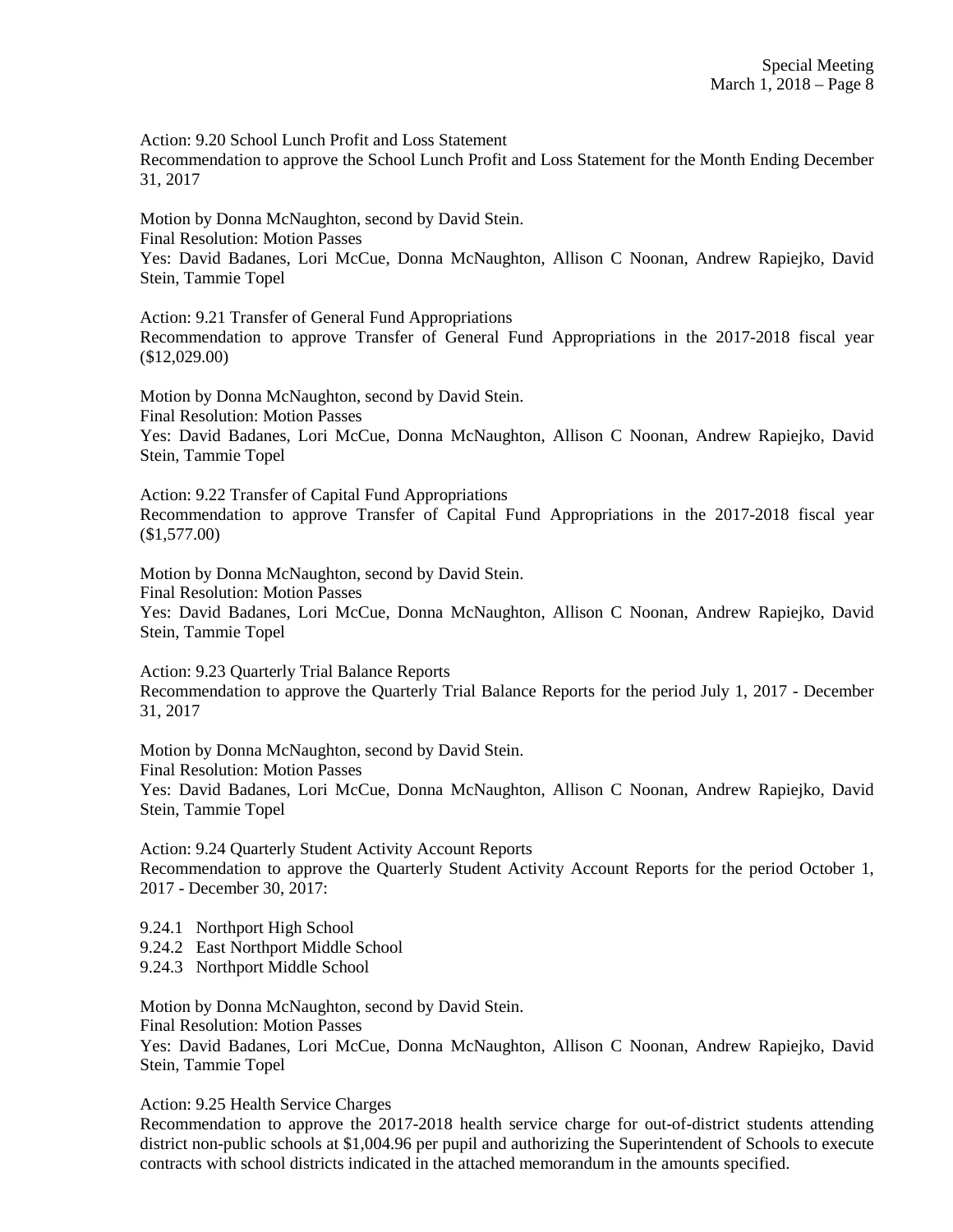Motion by Donna McNaughton, second by David Stein. Final Resolution: Motion Passes Yes: David Badanes, Lori McCue, Donna McNaughton, Allison C Noonan, Andrew Rapiejko, David Stein, Tammie Topel

# **10. SUPERINTENDENT'S REPORT - FOR INFORMATION ONLY**

Information: 10.01 Schedule H - Use of Facilities

Information: 10.02 Budget Transfers for the period January 1, 2018 - February 20, 2018 - As per Board Policy #6150 all transfers between salary codes up to \$25,000 and transfers between all other codes up to \$10,000 are to be reported to the Board of Education as an information item

Information: 10.03 NASA PDC

**11. ADJOURNMENT** - Board policy requires adjournment by 10:30 pm, unless meeting is extended by vote.

Information: 11.01 Upcoming Meetings

President Rapiejko reviewed the upcoming meetings:

SPECIAL MEETING TO DISCUSS PROPOSED BUDGET Thursday, March 8, 2018 7:00 p.m. William J. Brosnan School Cafeteria Budget Discussion - Instruction, Technology, BOCES, Special Education

SPECIAL MEETING TO DISCUSS PROPOSED BUDGET

Thursday, March 15, 2018 7:00 p.m. William J. Brosnan School Cafeteria Budget Discussion - Personnel & Benefits

SPECIAL MEETING TO DISCUSS PROPOSED BUDGET PRELIMINARY PUBLIC HEARING Thursday, March 22, 2018 7:00 p.m. William J. Brosnan School Cafeteria Budget Discussion - Revenue, Fund Balance, Reserves Preliminary Public Hearing to Receive Additional Public Input on Budget

SPECIAL MEETING TO FINALIZE BUDGET

Thursday, April 12, 2018 7:00 p.m. William J. Brosnan School Cafeteria

SPECIAL MEETING TO VOTE ON BOCES ADMINISTRATIVE BUDGET & TRUSTEES Tuesday, April 24, 2018 7:00 p.m. William J. Brosnan School Cafeteria

Action: 11.02 Adjournment